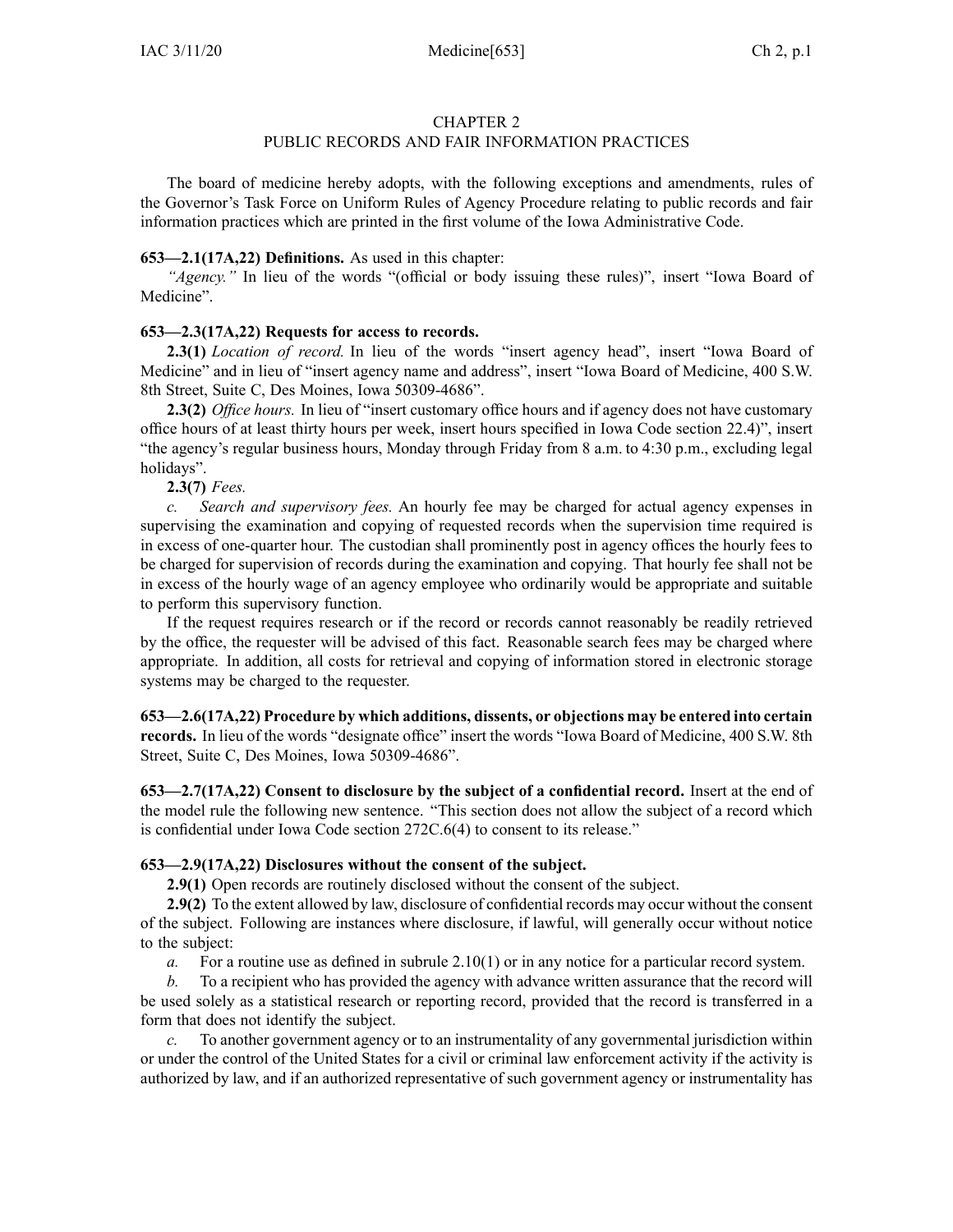submitted <sup>a</sup> written reques<sup>t</sup> to the agency specifying the record desired and the law enforcement activity for which the record is sought.

*d.* To an individual pursuan<sup>t</sup> to <sup>a</sup> showing of compelling circumstances affecting the health or safety of an individual if <sup>a</sup> notice of the disclosure is transmitted to the last-known address of the subject.

*e.* To the legislative services agency.

*f.* Disclosures in the course of employee disciplinary proceedings.

*g.* In response to <sup>a</sup> court order or subpoena.

# **653—2.10(17A,22) Routine use.**

**2.10(1)** Defined. "Routine use" means the disclosure of <sup>a</sup> record without the consent of the subject or subjects, for <sup>a</sup> purpose which is compatible with the purpose for which the record was collected. It includes disclosures required to be made by statute other than the public records law, Iowa Code chapter [22](https://www.legis.iowa.gov/docs/ico/chapter/22.pdf).

**2.10(2)** To the extent allowed by law, the following uses are considered routine uses of all agency records:

*a.* Disclosure to those officers, employees, investigators, members, and agents of the agency who have <sup>a</sup> need for the record in the performance of their duties. The custodian of the record may, upon reques<sup>t</sup> of any officer, employee, investigator, member, or agent, or on the custodian's own initiative, determine what constitutes legitimate need to use confidential records.

Disclosure of information indicating an apparent violation of the law to appropriate law enforcement authorities for investigation and possible criminal prosecution, civil court action, or regulatory order.

*c.* Disclosure to the department of inspections and appeals for matters in which it is performing services or functions on behalf of the agency.

*d.* Disclosure to the attorney general's office for use in performing its official function.

*e.* Transfers of information within the agency office and among board members; to other state agencies, boards, and departments; to federal agencies; to agencies in other states; Federation of State Medical Boards of the United States, Inc., American Medical Association, American Osteopathic Association, Iowa Medical Society, Iowa Osteopathic Medical Association; Educational Commission for Foreign Medical Graduates; Iowa Physician Assistant Society; Physician's Assistant Advisory Committee; approved Advanced Care Training facilities; or to local units of governmen<sup>t</sup> as appropriate to carry out the agency's statutory authority.

*f.* Information released to the staff of federal or state entities for audit purposes or for purposes of determining whether the agency is operating <sup>a</sup> program lawfully.

*g.* Any disclosure specifically authorized by the statute under which the record was collected or maintained.

*h.* Transmittal to the district court of the record in <sup>a</sup> disciplinary hearing, pursuan<sup>t</sup> to Iowa Code section [17A.19\(6\)](https://www.legis.iowa.gov/docs/ico/section/17A.19.pdf), regardless of whether the hearing was open or closed.

# **653—2.11(17A,22) Consensual disclosure of confidential records.**

**2.11(1)** *Consent to disclosure by <sup>a</sup> subject individual.* To the extent permitted by law, the subject may consent in writing to board disclosure of confidential records as provided in rule [2.7](https://www.legis.iowa.gov/docs/iac/rule/653.2.7.pdf)(17A,22).

**2.11(2)** *Complaints to public officials.* A letter from <sup>a</sup> subject of <sup>a</sup> confidential record to <sup>a</sup> public official which seeks the official's intervention on behalf of the subject in a matter that involves the agency may to the extent permitted by law be treated as an authorization to release sufficient information about the subject to the official to resolve the matter. This rule does not allow the subject of <sup>a</sup> record which is confidential under Iowa Code section [272C.6\(4\)](https://www.legis.iowa.gov/docs/ico/section/272C.6.pdf) to consent to its release.

**653—2.12(17A,22) Release to subject.** The subject of <sup>a</sup> confidential record may file <sup>a</sup> written reques<sup>t</sup> to review confidential records about that person as provided in rule [653—2.6](https://www.legis.iowa.gov/docs/iac/rule/653.2.6.pdf)(17A,22). However, the agency need not release the following records to the subject: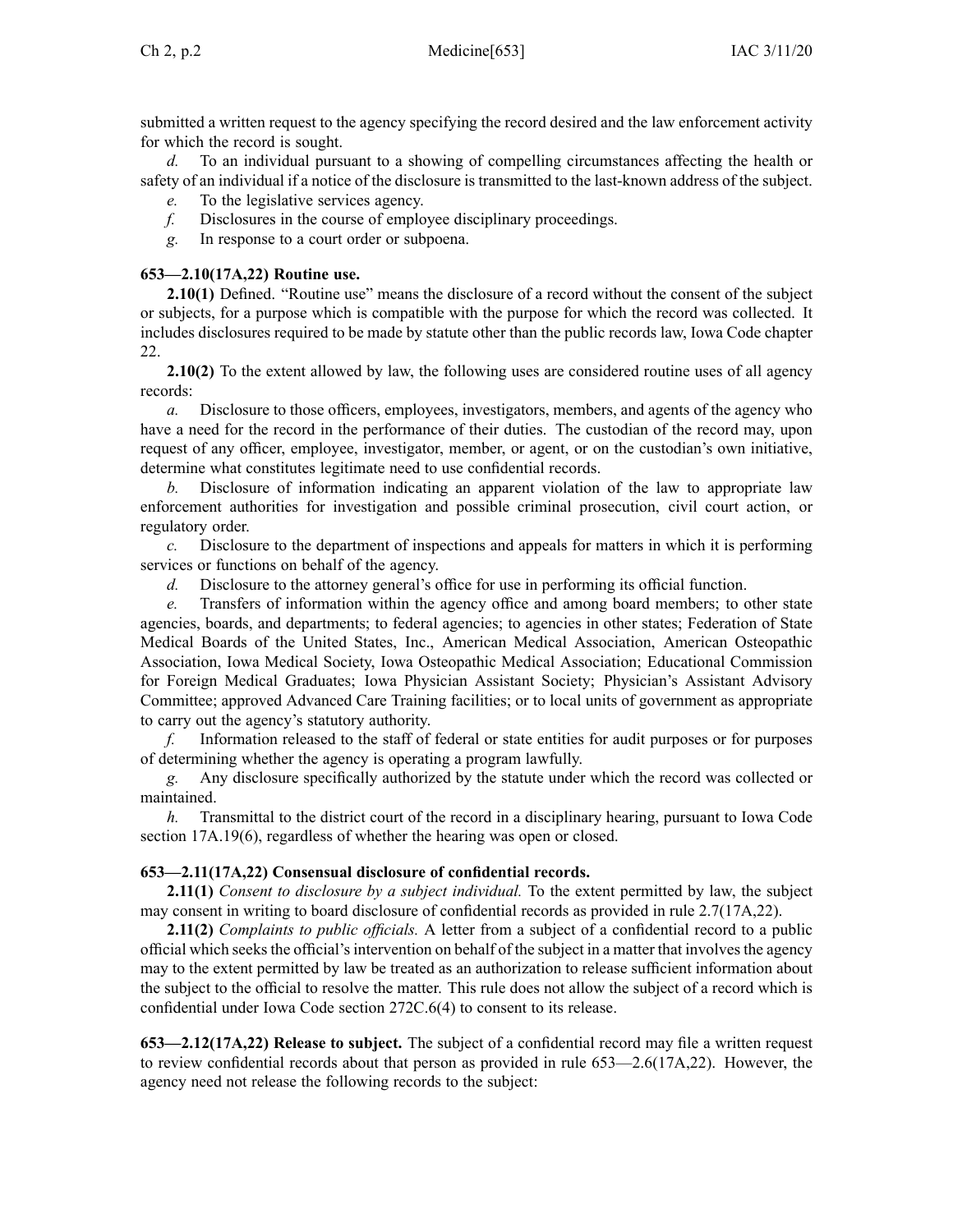1. The identity of <sup>a</sup> person providing information to the agency need not be disclosed directly or indirectly to the subject of the information when the information is authorized to be held confidential pursuan<sup>t</sup> to Iowa Code sections [22.7\(18\)](https://www.legis.iowa.gov/docs/ico/section/22.7.pdf) and [272C.6\(4\)](https://www.legis.iowa.gov/docs/ico/section/272C.6.pdf) or other provision of law.

2. All information in licensee complaint and investigation files maintained by the agency for purposes of licensee discipline are required to be withheld from the subject prior to the filing of formal charges and the notice of hearing in <sup>a</sup> licensee disciplinary proceeding.

3. Records need not be disclosed to the subject when they are the work product of an attorney or are otherwise privileged.

4. Peace officers' investigative reports may be withheld from the subject, excep<sup>t</sup> as required by the Iowa Code.

5. As otherwise authorized by law.

## **653—2.13(17A,22) Availability of records.**

**2.13(1)** Open records. Agency records are open for public inspection and copying unless otherwise provided by rule or law.

**2.13(2)** Confidential records. The following records may be withheld from public inspection. Records are listed by category, according to the legal basis for withholding them from public inspection.

*a.* Tax records made available to the agency. (Iowa Code sections [422.70](https://www.legis.iowa.gov/docs/ico/section/422.70.pdf) and [422.72](https://www.legis.iowa.gov/docs/ico/section/422.72.pdf))

*b.* Records which are exemp<sup>t</sup> from disclosure under Iowa Code section [22.7](https://www.legis.iowa.gov/docs/ico/section/22.7.pdf).

*c.* All complaint files, investigative files, other investigation reports, and other investigation information maintained by the agency for purposes of licensee discipline are confidential. (Iowa Code section  $272C.6(4)$ )

(1) This information may be released to the licensee once <sup>a</sup> licensee disciplinary proceeding has been initiated by the filing of formal charges and <sup>a</sup> notice of hearing. (Iowa Code section [272C.6](https://www.legis.iowa.gov/docs/ico/section/272C.6.pdf))

(2) The agency may disclose the investigative file, reports and other information to appropriate licensing authorities within this state or the appropriate licensing authorities in another state, territory or country in which the licensee is licensed or has applied for <sup>a</sup> license. (Iowa Code section [272C.6\(4\)](https://www.legis.iowa.gov/docs/ico/section/272C.6.pdf))

(3) If the investigative information in the possession of the agency indicates <sup>a</sup> crime has been committed, the information shall be reported to the proper law enforcement agency. However, <sup>a</sup> final written decision and finding of fact in <sup>a</sup> disciplinary proceeding, including <sup>a</sup> decision referred to in Iowa Code section 272C.3, [subsection](https://www.legis.iowa.gov/docs/ico/section/272C.3.pdf) 4, is <sup>a</sup> public record. (Iowa Code section [272C.6\(4\)](https://www.legis.iowa.gov/docs/ico/section/272C.6.pdf))

*d.* Information relating to the contents of an examination for licensure. (Iowa Code section [147.21](https://www.legis.iowa.gov/docs/ico/section/147.21.pdf))

*e.* Information relating to the results of an examination for licensure other than final score excep<sup>t</sup> for information about the results of an examination which is given to the person who took the examination. (Iowa Code section [147.21](https://www.legis.iowa.gov/docs/ico/section/147.21.pdf))

*f.* Information contained in professional substance abuse reports or other investigative reports relating to the abuse of controlled substances. (Iowa Code chapter [125](https://www.legis.iowa.gov/docs/ico/chapter/125.pdf) and section [228.2](https://www.legis.iowa.gov/docs/ico/section/228.2.pdf) and 42 U.S.C. 290 dd-2)

*g.* Minutes and tape recordings of portions of meetings held in closed session. (Iowa Code section [21.5\(4\)](https://www.legis.iowa.gov/docs/ico/section/21.5.pdf))

*h.* The record of <sup>a</sup> disciplinary hearing which is closed to the public pursuan<sup>t</sup> to Iowa Code section [272C.6\(1\)](https://www.legis.iowa.gov/docs/ico/section/272C.6.pdf). (Iowa Code section [21.5\(4\)](https://www.legis.iowa.gov/docs/ico/section/21.5.pdf))

*i.* Identifying details in final orders, decisions and opinions to the extent required to prevent a clearly unwarranted invasion of personal privacy or trade secrets under Iowa Code section [17A.3\(1\)](https://www.legis.iowa.gov/docs/ico/section/17A.3.pdf)*"e."* (Iowa Code sections [21.5\(3\)](https://www.legis.iowa.gov/docs/ico/section/21.5.pdf) and [21.5\(18\)](https://www.legis.iowa.gov/docs/ico/section/21.5.pdf))

*j.* Records which constitute attorney work product or attorney-client communications or which are otherwise privileged. Attorney work product is confidential under Iowa Code sections [22.7\(4\)](https://www.legis.iowa.gov/docs/ico/section/22.7.pdf), [622.10](https://www.legis.iowa.gov/docs/ico/section/622.10.pdf), and [622.11](https://www.legis.iowa.gov/docs/ico/section/622.11.pdf), Iowa R. Civ. P. 1.503, Fed. R. Civ. P. 26(b)(3), and case law. Attorney-client communications are confidential under Iowa Code sections [622.10](https://www.legis.iowa.gov/docs/ico/section/622.10.pdf) and [622.11](https://www.legis.iowa.gov/docs/ico/section/622.11.pdf), the rules of evidence, the Code of Professional Responsibility, and case law.

*k.* Any other information or records made confidential by law.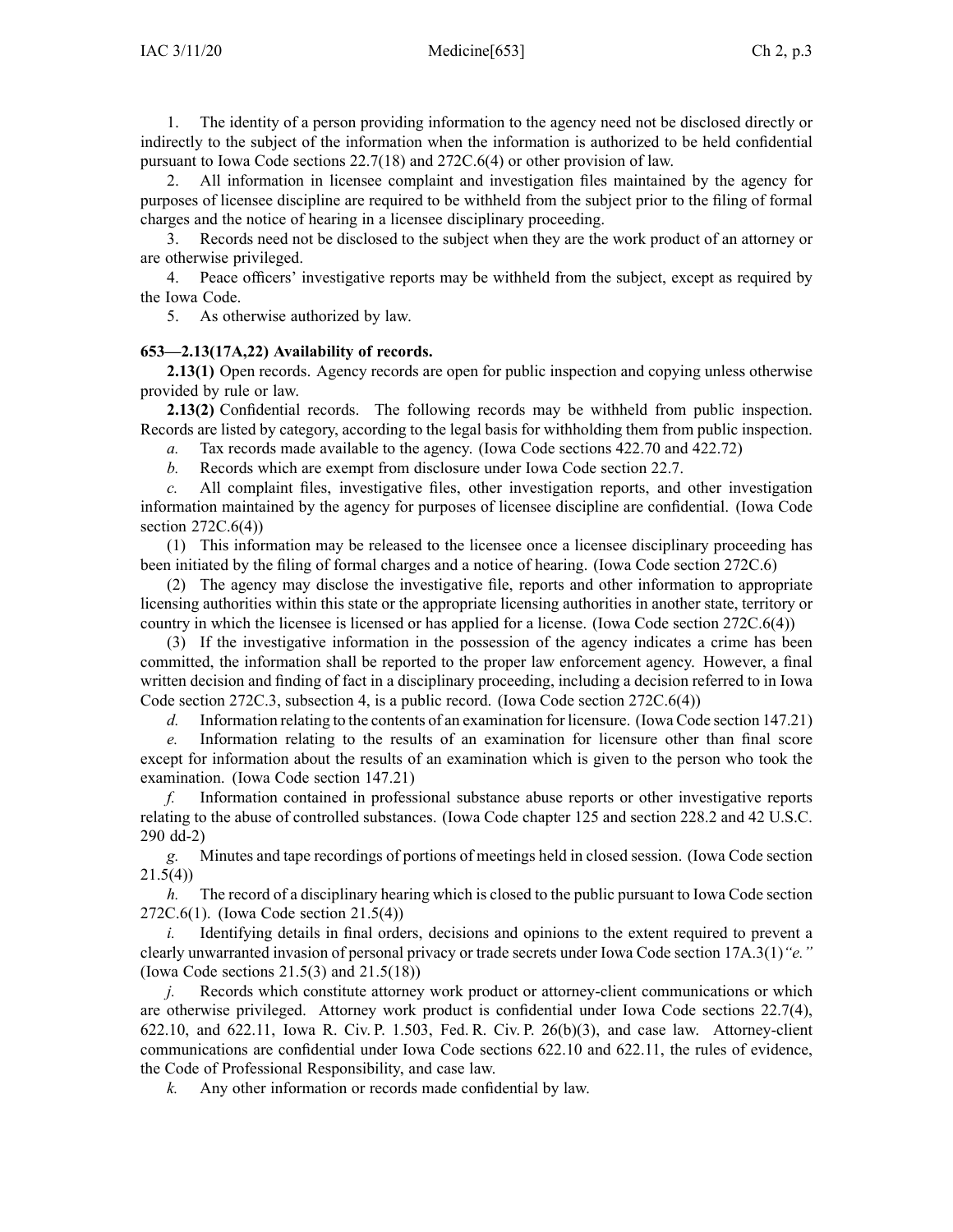**2.13(3)** Authority to release confidential records. The agency may have discretion to disclose some confidential records which are exemp<sup>t</sup> from disclosure under Iowa Code section [22.7](https://www.legis.iowa.gov/docs/ico/section/22.7.pdf) or other law. Any person may reques<sup>t</sup> permission to inspect records withheld from inspection under <sup>a</sup> statute which authorized limited or discretionary disclosure as provided in rule [653—2.4](https://www.legis.iowa.gov/docs/iac/rule/653.2.4.pdf)(17A,22). If the agency initially determines that it will release such records, the agency may where appropriate notify interested parties and withhold the records from inspection as provided in subrule [2.4\(3\)](https://www.legis.iowa.gov/docs/iac/rule/653.2.4.pdf).

**2.13(4)** Notwithstanding any statutory confidentiality provision, the board may share information with the child support recovery unit and the department of revenue through manual or automated means for the sole purpose of identifying licensees or applicants subject to enforcement under Iowa Code chapter [252J](https://www.legis.iowa.gov/docs/ico/chapter/252J.pdf), [272D](https://www.legis.iowa.gov/docs/ico/chapter/272D.pdf) or [598](https://www.legis.iowa.gov/docs/ico/chapter/598.pdf).

[**ARC [9337B](https://www.legis.iowa.gov/docs/aco/arc/9337B.pdf)**, IAB 1/12/11, effective 2/16/11; **ARC [4979C](https://www.legis.iowa.gov/docs/aco/arc/4979C.pdf)**, IAB 3/11/20, effective 4/15/20]

**653—2.14(17A,22) Personally identifiable information.** This rule describes the nature and extent of personally identifiable information which is collected, maintained, and retrieved by the agency by personal identifier in record systems as defined in rule [2.1\(17A,22\)](https://www.legis.iowa.gov/docs/iac/rule/653.2.1.pdf). For each record system, this rule describes the legal authority for the collection of that information and the means of storage of that information. The description also indicates whether the record system contains any confidential information, and includes the legal authority for confidentiality. The records systems maintained by the agency are:

**2.14(1)** *Records of agency disciplinary hearings.* These records contain information about licensees and certificants who are the subject of an agency disciplinary proceeding or other action. This information is collected by the agency pursuan<sup>t</sup> to the authority granted in Iowa Code chapters [147](https://www.legis.iowa.gov/docs/ico/chapter/147.pdf), [147A](https://www.legis.iowa.gov/docs/ico/chapter/147A.pdf), [148](https://www.legis.iowa.gov/docs/ico/chapter/148.pdf), [148C](https://www.legis.iowa.gov/docs/ico/chapter/148C.pdf), and [272C](https://www.legis.iowa.gov/docs/ico/chapter/272C.pdf). This information is stored electronically and on paper. The information contained in "records of closed" board hearings is confidential in whole or in par<sup>t</sup> pursuan<sup>t</sup> to Iowa Code sections [21.5\(4\)](https://www.legis.iowa.gov/docs/ico/section/21.5.pdf) and [272C.6](https://www.legis.iowa.gov/docs/ico/section/272C.6.pdf) or other provisions of the law.

**2.14(2)** *Information in complaint and investigation files maintained by the agency for purposes of licensee discipline.* This information is required to be kept confidential pursuan<sup>t</sup> to Iowa Code section [272C.6\(4\)](https://www.legis.iowa.gov/docs/ico/section/272C.6.pdf). However, it may be released to the licensee once <sup>a</sup> disciplinary proceeding is commenced by the filing of formal charges and the notice of hearing.

**2.14(3)** *Information on nonlicensee investigation files maintained by the agency.* This information is <sup>a</sup> public record excep<sup>t</sup> to the extent that certain information may be exemp<sup>t</sup> from disclosure under Iowa Code section [22.7](https://www.legis.iowa.gov/docs/ico/section/22.7.pdf) or other provision of the law.

**2.14(4)** *Licensee disciplinary proceedings.* The following information regarding licensee disciplinary proceedings:

*a.* Formal charges and notices of hearing.

*b.* Completed records of open disciplinary hearings. If <sup>a</sup> hearing is closed pursuan<sup>t</sup> to Iowa Code section [272C.6\(1\)](https://www.legis.iowa.gov/docs/ico/section/272C.6.pdf), the record is confidential under Iowa Code section [21.5\(4\)](https://www.legis.iowa.gov/docs/ico/section/21.5.pdf) or [272C.6](https://www.legis.iowa.gov/docs/ico/section/272C.6.pdf).

*c.* Final written decisions imposing sanctions, including informal stipulations and settlements; or dismissing the charges, in whole or in part.

**2.14(5)** *Continuing education records.* These records contain educational information about persons licensed or certified by the agency. Thisinformation is collected pursuan<sup>t</sup> to the authority granted in Iowa Code chapter [272C](https://www.legis.iowa.gov/docs/ico/chapter/272C.pdf). This information is stored on paper only.

**2.14(6)** *Examination records.* These records contain information about applicants for any of the following examinations: United States Medical Licensing Examination (USMLE), Federation of State Medical Boards of the United States, Inc. - Federation Licensing Examination (FLEX), National Board of Medical Examiners, National Board of Osteopathic Medical Examiners, National Commission for the Certification of Acupuncturists, individual state or territorial medical licensing boards, Licentiate of the Medical Council of Canada examination (LMCC), Special Purpose Examination (SPEX), or other examination approved by the board. These records may also contain information about applicants who pursue licensure by endorsement, score transfer, or other means. The information is collected by the agency pursuan<sup>t</sup> to the authority granted in Iowa Code chapters [147](https://www.legis.iowa.gov/docs/ico/chapter/147.pdf), [148](https://www.legis.iowa.gov/docs/ico/chapter/148.pdf), and [148E](https://www.legis.iowa.gov/docs/ico/chapter/148E.pdf) and is stored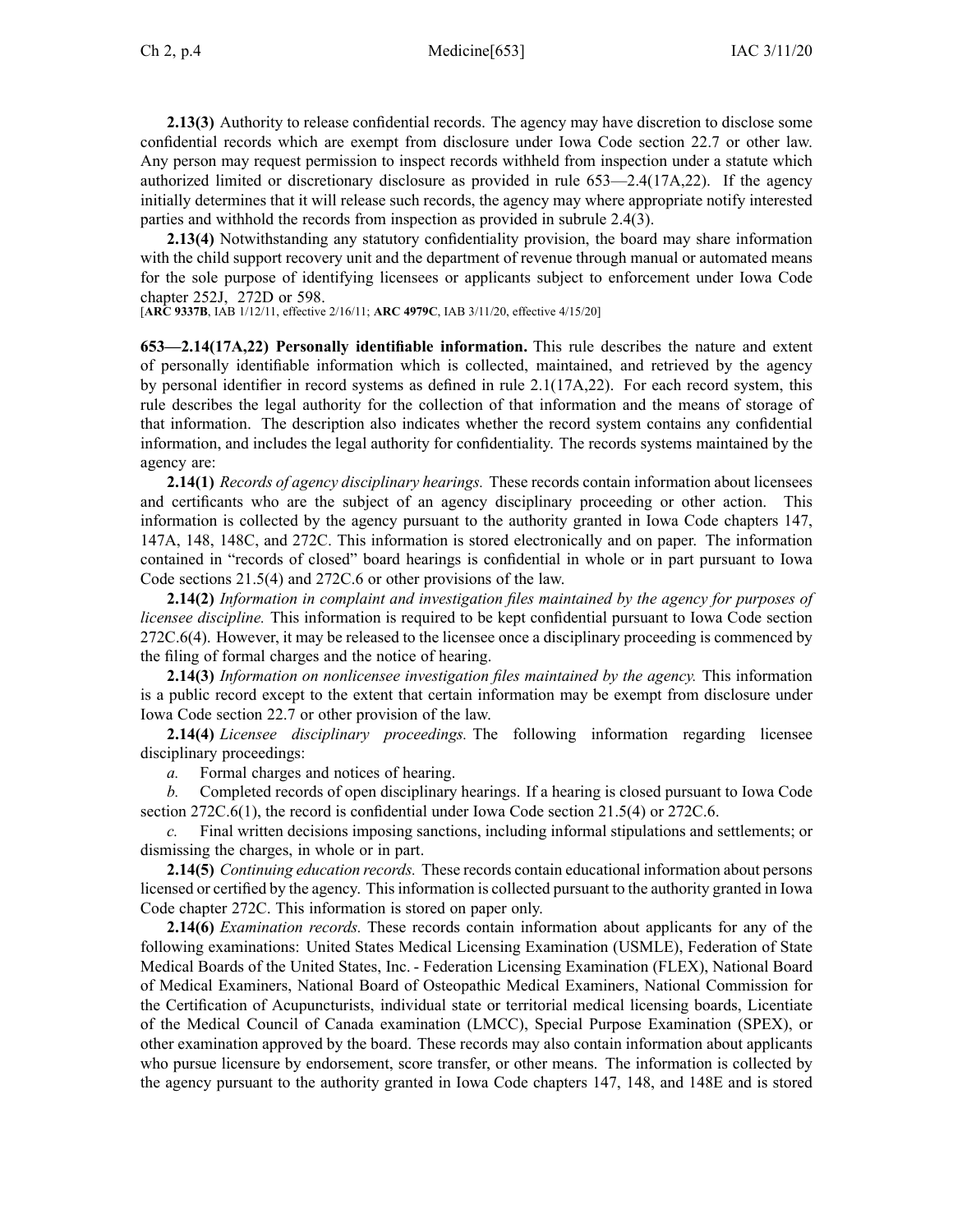electronically and on paper. Portions of the examination records are confidential in par<sup>t</sup> pursuan<sup>t</sup> to Iowa Code sections [22.7\(1\)](https://www.legis.iowa.gov/docs/ico/section/22.7.pdf), [22.7\(19\)](https://www.legis.iowa.gov/docs/ico/section/22.7.pdf), and [147.21](https://www.legis.iowa.gov/docs/ico/section/147.21.pdf).

**2.14(7)** *Investigative reports.* These records contain information about the subjects of board investigations and the activities of board investigators and agents. The records include <sup>a</sup> variety of attachments such as interviews; drug audits; medical records; pharmacy records; exhibits; police reports; and investigators' comments, conclusions, and recommendations. This information is collected by the agency pursuan<sup>t</sup> to the authority granted in Iowa Code chapters [147](https://www.legis.iowa.gov/docs/ico/chapter/147.pdf), [147A](https://www.legis.iowa.gov/docs/ico/chapter/147A.pdf), [148](https://www.legis.iowa.gov/docs/ico/chapter/148.pdf), and [148C](https://www.legis.iowa.gov/docs/ico/chapter/148C.pdf). This information is stored electronically on microfilm and on paper. The information contained in these records is confidential in whole or in par<sup>t</sup> pursuan<sup>t</sup> to Iowa Code sections [22.7](https://www.legis.iowa.gov/docs/ico/section/22.7.pdf), [147.21](https://www.legis.iowa.gov/docs/ico/section/147.21.pdf), and [272C.6\(4\)](https://www.legis.iowa.gov/docs/ico/section/272C.6.pdf).

**2.14(8)** *Licensure and certification records.* These records contain information about doctors of medicine and surgery and osteopathic medicine and surgery; and registered acupuncturists who are licensed or registered by the agency. The information is collected by the agency pursuan<sup>t</sup> to the authority granted in Iowa Code chapters [147](https://www.legis.iowa.gov/docs/ico/chapter/147.pdf), [148](https://www.legis.iowa.gov/docs/ico/chapter/148.pdf), and [148E](https://www.legis.iowa.gov/docs/ico/chapter/148E.pdf) and is stored on paper, in automated data processing systems, on microfiche, on CD-ROM, floppy disk, and in the state archives. These records may contain information which is confidential under subrule [2.13\(2\)](https://www.legis.iowa.gov/docs/iac/rule/653.2.13.pdf).

**2.14(9)** *Personnel records.* These records contain personal information about board members, registered peer review committee members, and staff. The files include payroll records, biographical information, medical information relating to disability, performance reviews and evaluations, disciplinary information, information required for tax withholding, information concerning employee benefits, affirmative action reports, and other information concerning the employer-employee relationship. This information is stored on paper and microfiche. The personal information contained in these records may be confidential in whole or in par<sup>t</sup> pursuan<sup>t</sup> to Iowa Code section [22.7](https://www.legis.iowa.gov/docs/ico/section/22.7.pdf).

**2.14(10)** *Routine probation supervision reports.* These reports contain information about licensees or certificants who have been placed on professional probation as the result of an official agency disciplinary action and contain information relating to the licensees' or certificants' compliance with the terms of probation and are confidential under Iowa Code section [272C.6](https://www.legis.iowa.gov/docs/ico/section/272C.6.pdf).

**2.14(11)** *Routine consent agreemen<sup>t</sup> monitoring reports.* These reports contain information about licensees or certificants who have been granted licensure or certification under special terms and conditions through official agency action, and contain information relating to the licensees' or certificants' compliance with the terms of the consent agreemen<sup>t</sup> and are confidential under Iowa Code section [272C.6](https://www.legis.iowa.gov/docs/ico/section/272C.6.pdf).

**653—2.15(17A,22) Other groups of records.** This rule describes groups of records maintained by the agency other than record systems as defined in rule [653—2.1\(17A,22\)](https://www.legis.iowa.gov/docs/iac/rule/653.2.1.pdf). These records are routinely available to the public. The agency's files of these records may contain confidential information as discussed in rule [653—2.13\(17A,22\)](https://www.legis.iowa.gov/docs/iac/rule/653.2.13.pdf). These records may contain information about individuals. These records include:

**2.15(1)** *Agency calendars, agenda, news releases, statistical reports and compilations, newsletters, publications, correspondence, and other information intended for the public.* These records may contain information about individuals, including board members and staff. This information is stored on paper only.

**2.15(2)** *Minutes of open meetings of the agency.* These records contain information about people who participate in board meetings. This information is collected pursuan<sup>t</sup> to Iowa Code section [21.3](https://www.legis.iowa.gov/docs/ico/section/21.3.pdf). This information is stored electronically and on paper.

**2.15(3)** *Records of board rule-making proceedings.* These records may contain information about individuals making written or oral comments on rules proposed by the agency. This information is collected pursuan<sup>t</sup> to Iowa Code section [17A.4](https://www.legis.iowa.gov/docs/ico/section/17A.4.pdf). This information is stored electronically and on paper.

**2.15(4)** *Board decisions, findings of fact, final orders, advisory opinions, and other statements of law, policy, or declaratory rulings issued by the agency in the performance of its function.* These records are open to the public excep<sup>t</sup> for information that is confidential according to rule [653—2.13\(17A,22\)](https://www.legis.iowa.gov/docs/iac/rule/653.2.13.pdf). This information is stored on paper and on microfilm.